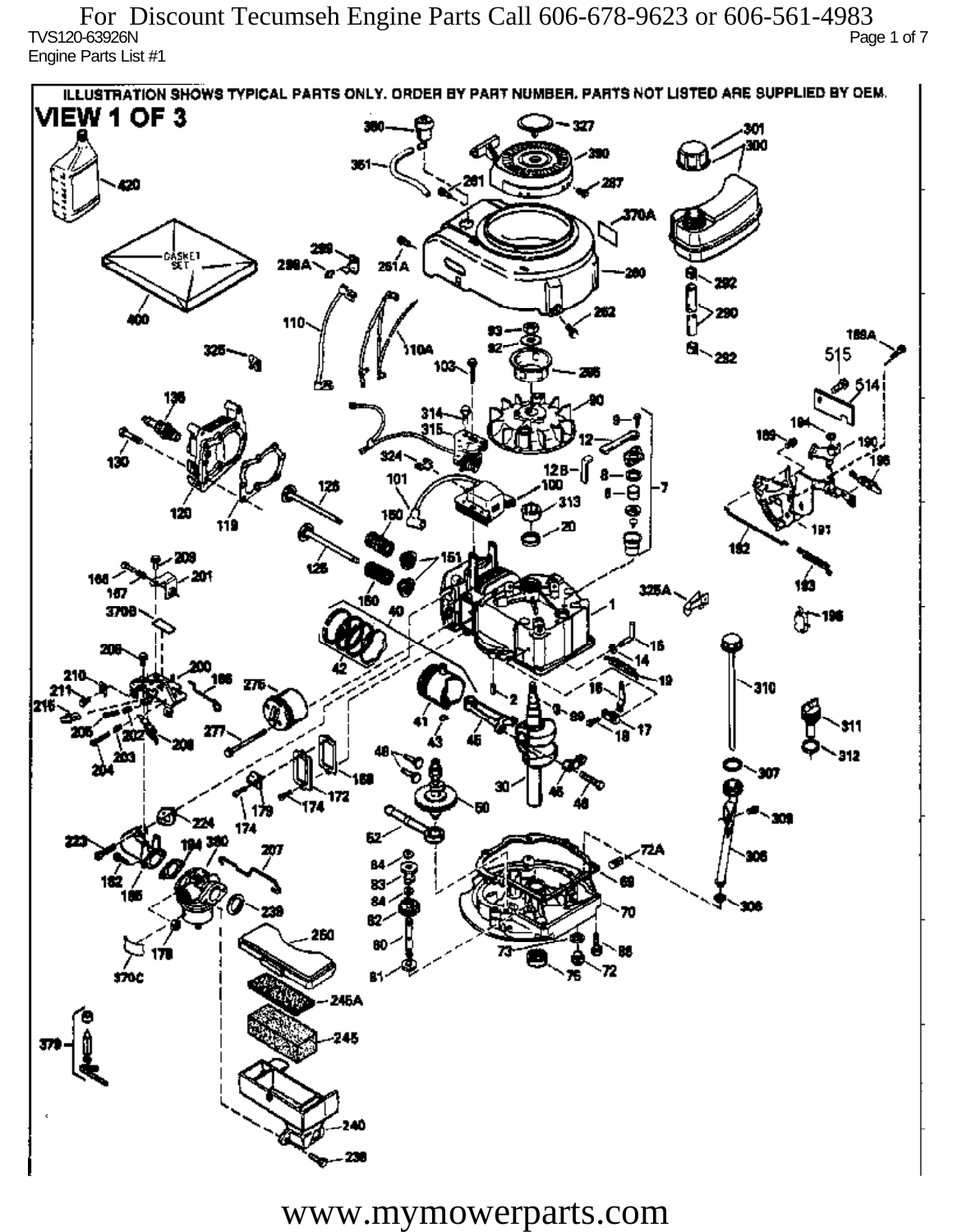| Ref # Part Number |    | Qty Description                           |
|-------------------|----|-------------------------------------------|
| 1 36478A          |    | Cylinder (Incl. 2,7,20 & 125)             |
| 2 26727           |    | 2 Dowel Pin                               |
| 6 33734           |    | <b>Breather Element</b>                   |
| 7 36557           |    | Breather Ass'y. (Incl. 6 & 12A)           |
| 12A 36558         |    | Breather Cover & Tube (Incl. 12B)         |
| 12B 34695         |    | <b>Breather Tube Elbow</b>                |
| 14 28277          |    | Washer                                    |
|                   |    |                                           |
| 15 30589          |    | Governor Rod (Incl. 14)                   |
| 16 34839A         |    | Governor Lever                            |
| 17 31335          |    | Governor Lever Clamp                      |
| 18 651018         |    | Screw, Totrx T-10, 8-32 x 19/64"          |
| 19 35998          |    | <b>Extension Spring</b>                   |
| 20 32600          |    | Oil Seal                                  |
| 30 36597          |    | Crankshaft                                |
| 40 36073          |    | Piston, Pin & Ring Set (Std.)             |
| 40 36074          |    | Piston, Pin & Ring Set (.010" OS)         |
| 40 36075          |    | Piston, Pin & Ring Set (.020" OS)         |
| 41 36070          |    | Piston & Pin Ass'y. (Std.) (Incl. 43)     |
| 41 36071          |    | Piston & Pin Ass'y. (.010" OS) (Incl. 43) |
| 41 36072          |    | Piston & Pin Ass'y. (.020" OS) (Incl. 43) |
| 42 36076          |    | Ring Set (Std.)                           |
| 42 36077          |    | Ring Set (.010" OS)                       |
| 42 36078          |    | Ring Set (.020" OS)                       |
| 43 20381          |    | 2 Piston Pin Retaining Ring               |
| 45 32875A         |    | Connecting Rod Ass'y. (Incl. 46)          |
| 46 32610A         |    | 2 Connecting Rod Bolt                     |
| 48 27241          |    | 2 Valve Lifter                            |
| 50 35992          |    | Camshaft (MCR)                            |
| 52 29914          |    | Oil Pump Ass'y.                           |
| 69 35261          |    | * Mounting Flange Gasket                  |
| 70 34311D         |    | Mounting Flange (Incl. 72 thru 83)        |
| 72 36083          |    | Oil Drain Plug                            |
| 75 27897          |    | Oil Seal                                  |
| 80 30574A         |    | <b>Governor Shaft</b>                     |
| 81 30590A         |    | Washer                                    |
| 82 30591          |    |                                           |
|                   |    | Governor Gear Ass'y. (Incl. 81)           |
| 83 30588A         |    | Governor Spool                            |
| 86 650488         |    | 6 Screw, 1/4-20 x 1-1/4"                  |
| 89 611004         |    | <b>Flywheel Key</b>                       |
| 90 611112         |    | 1 Flywheel                                |
| 92 650815         |    | <b>Belleville Washer</b>                  |
| 93 650816         |    | <b>Flywheel Nut</b>                       |
| 100 34443A        |    | Solid State Ignition                      |
| 101 610118        |    | Spark Plug Cover                          |
| 103 651007        |    | 2 Screw, Torx T-15, 10-24 x 15/16"        |
| 110 34961         | 1. | <b>Ground Wire</b>                        |
| 119 36477         |    | * Cylinder Head Gasket                    |
| 120 36476         |    | <b>Cylinder Head</b>                      |
| 125 36471         |    | 1 Exhaust Valve (Std.) (Incl. 151)        |
| 125 36472         |    | Exhaust Valve (1/32" OS) (Incl. 151)      |
| 126 29314B        |    | Intake Valve (Std.) (Incl. 151)           |
| 126 29315C        |    | Intake Valve (1/32" OS) (Incl. 151)       |
| 130B 650818       |    | 2 Screw, 5/16-18 x 1-1/2"                 |
| 130 6021A         |    | 6 Screw, 5/16-18 x 1-1/2"                 |
| 135 35395         |    | Resistor Spark Plug (RJ19LM)              |
| 150 35991         |    | 2 Valve Spring                            |
| 151 31673         |    | 2 Valve Spring Cap                        |
| 169 27234A        |    | 1 * Valve Cover Gasket                    |
|                   |    | $\cdots$                                  |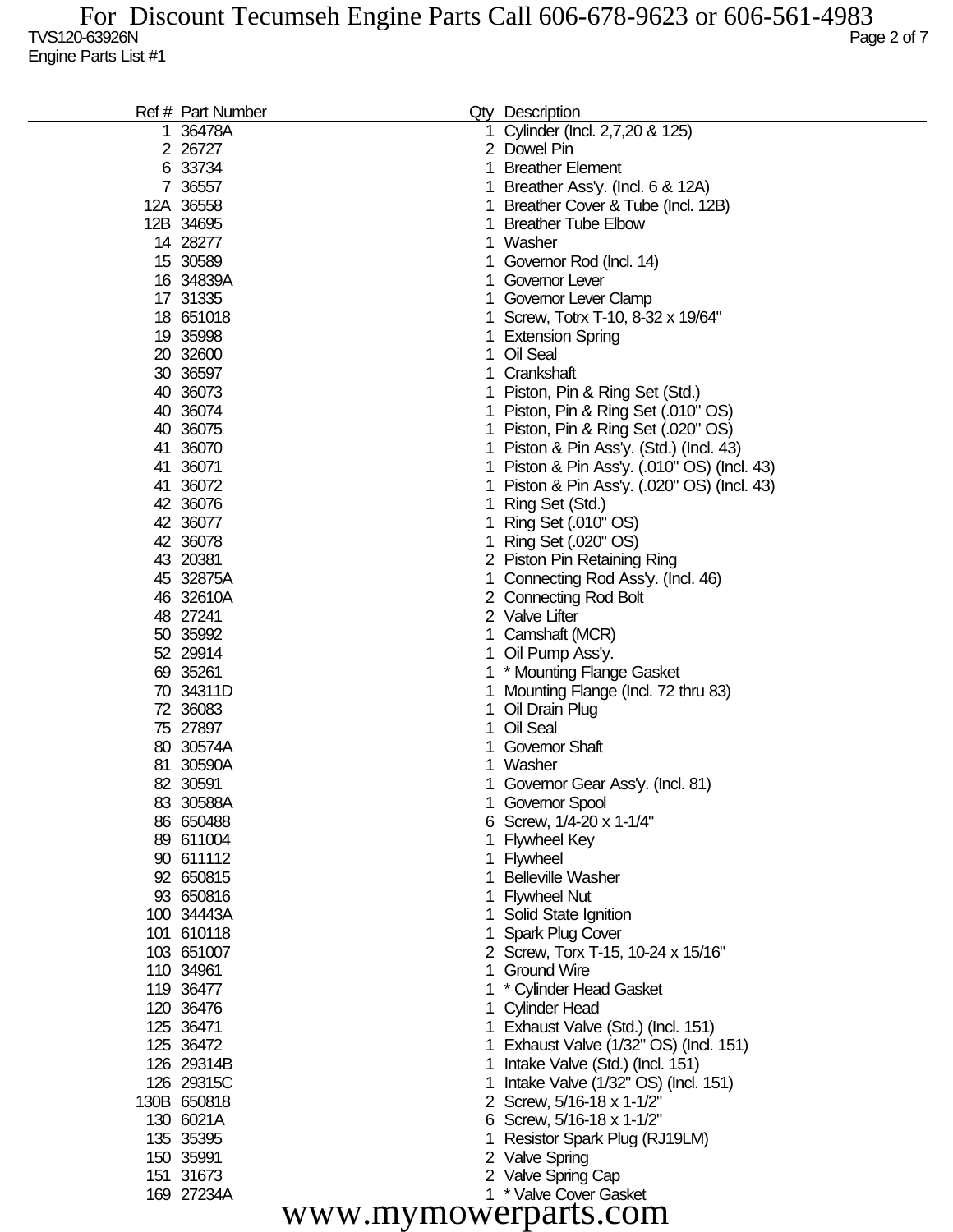| Ref # Part Number | Qty Description                                                    |
|-------------------|--------------------------------------------------------------------|
| 172 32755         | <b>Valve Cover</b>                                                 |
| 174 30200         | 2 Screw, 10-24 x 9/16"                                             |
| 178 29752         | 2 Nut & Lock Washer, 1/4-28                                        |
| 182 6201          | 2 Screw, 1/4-28 x 7/8"                                             |
| 184 26756         | * Carburetor To Intake Pipe Gasket                                 |
| 185 36544         | Intake Pipe                                                        |
| 186 36255         | Governor Link                                                      |
| 189 650839        | 2 Screw, 1/4-20 x 3/8"                                             |
| 191 36559         | S.E. Brake Bracket (Incl. 195)                                     |
| 195 610973        | Terminal                                                           |
| 200 35999         | <b>Control Bracket</b>                                             |
| 207 36200         | <b>Throttle Link</b>                                               |
| 209 30200         | 2 Screw, 10-24 x 9/16"                                             |
| 223 650451        | 2 Screw, 1/4-20 x 1"                                               |
| 224 34690A        | * Intake Pipe Gasket                                               |
| 238 650932        | 2 Screw, 10-32 x 49/64"                                            |
| 239 34338         | * Air Cleaner Gasket                                               |
| 245 35066         | <b>Air Cleaner Filter</b>                                          |
| 260 35826         | <b>Blower Housing</b>                                              |
| 261 30200         | 2 Screw, 10-24 x 9/16"                                             |
| 262 650831        | 2 Screw, 1/4-20 x 1/2"                                             |
| 275 36473         | Muffler (Incl. 277)                                                |
| 277 650988        | 2 Screw, 1/4-20 x 2-5/16"                                          |
| 285 35000A        | <b>Starter Cup</b>                                                 |
| 287 650926        | 2 Screw, 8-32 x 21/64"                                             |
| 290 34357         | <b>Fuel Line</b>                                                   |
| 292 26460         | 2 Fuel Line Clamp                                                  |
| 300 35586         | Fuel Tank (Incl. 292 & 301)                                        |
| 301 35355         | <b>Fuel Cap</b>                                                    |
| 305 35819A        | Oil Fill Tube                                                      |
| 306 36832         | * "O"-Ring                                                         |
| 307 35499         | "O"-Ring                                                           |
| 309 651014        | Screw, 10-32 x 7/16"                                               |
| 310 36259         | <b>Dipstick</b>                                                    |
| 313 34080         | Spacer                                                             |
| 370A 36261        | <b>Lubrication Decal</b>                                           |
| 380 632733        | 1 Carburetor (Incl. 184)                                           |
| 390 590702        | 1 Rewind Starter (NOTE: This engine could hav e been built         |
|                   | with 590739 starter. Refer to the design of the rope pulley        |
|                   | strength ribs for part identification. Individual starter parts do |
|                   | not interchange. Refer to service bulletin 116.)                   |
| 400 36481         | 1 * Gasket Set (Incl. items marked PK i n notes) Incl. part #'s    |
|                   | 26756 (1), 27234A (1), 33735 (1), 36832 (1), 34338 (1),            |
|                   | 34690A (1), 35261 (1), 36477 (1)                                   |
|                   |                                                                    |
| 420 730225        | 1 SAE 30 4-Cycle Engine Oil (Quart)                                |
|                   |                                                                    |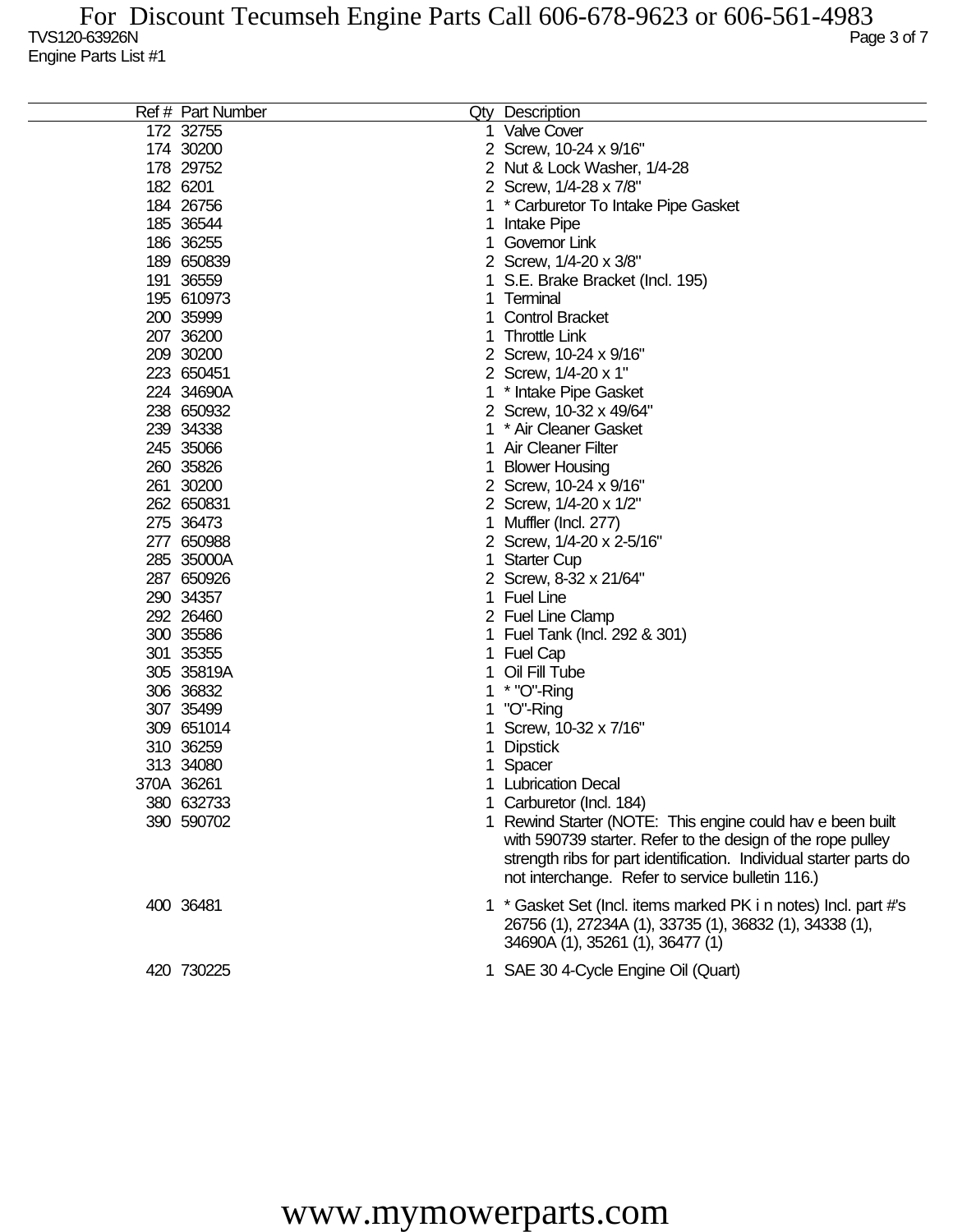TVS120-63926N Page 4 of 7 Engine Parts List #2 For Discount Tecumseh Engine Parts Call 606-678-9623 or 606-561-4983

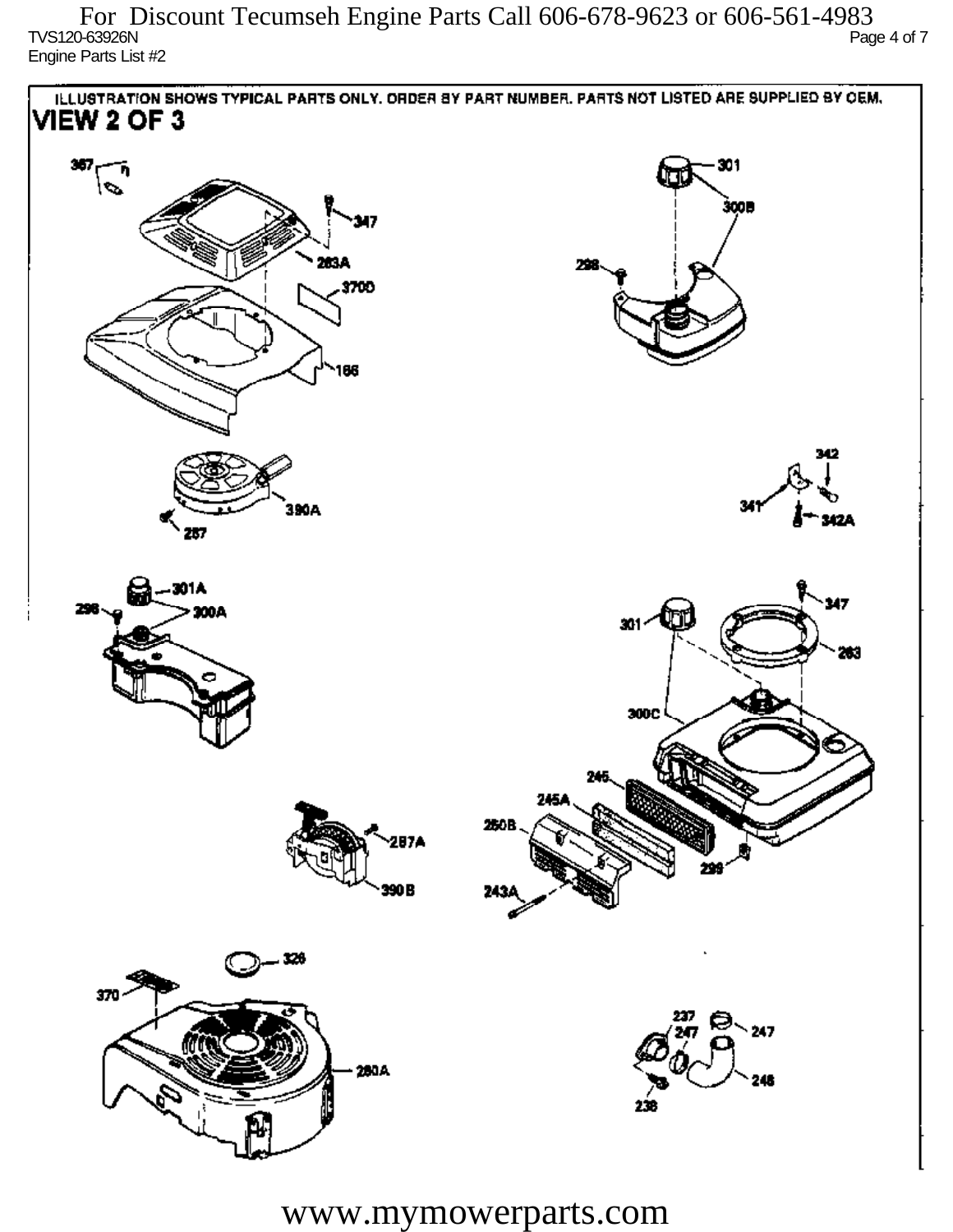| Ref # Part Number | Qty Description                                                    |
|-------------------|--------------------------------------------------------------------|
| 12A 36558         | 1 Breather Cover & Tube (Incl. 12B)                                |
| 92 650815         | 1 Belleville Washer                                                |
| 130B 650818       | 2 Screw, 5/16-18 x 1-1/2"                                          |
| 191 36559         | 1 S.E. Brake Bracket (Incl. 195)                                   |
| 238 650932        | 2 Screw, 10-32 x 49/64"                                            |
| 245 35066         | 1 Air Cleaner Filter                                               |
| 287 650926        | 2 Screw, 8-32 x 21/64"                                             |
| 301 35355         | 1 Fuel Cap                                                         |
| 370A 36261        | 1 Lubrication Decal                                                |
| 390 590702        | 1 Rewind Starter (NOTE: This engine could hav e been built         |
|                   | with 590739 starter. Refer to the design of the rope pulley        |
|                   | strength ribs for part identification. Individual starter parts do |
|                   | not interchange. Refer to service bulletin 116.)                   |
|                   |                                                                    |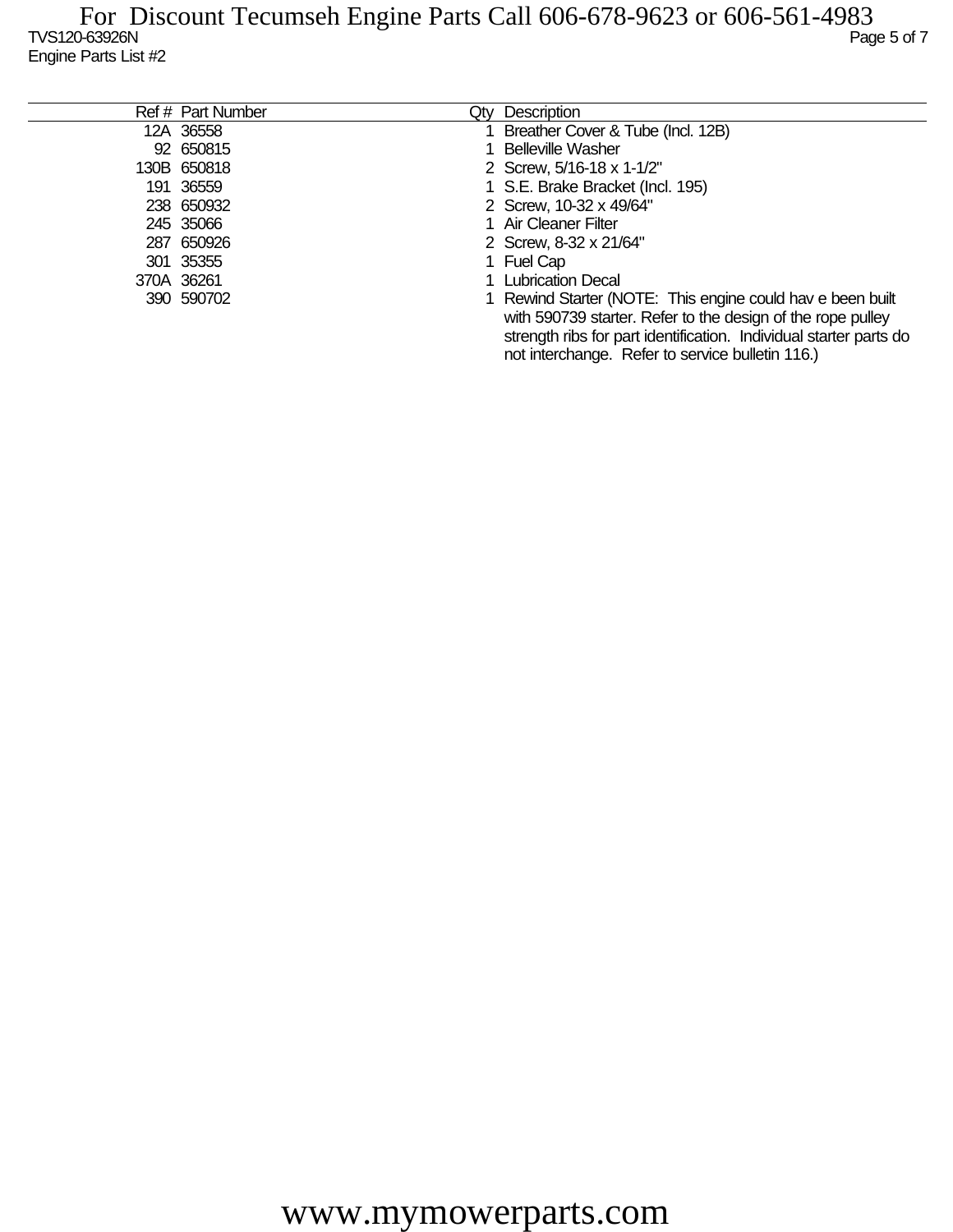$TVS120-63926N$  Page 6 of 7 Engine Parts List #3 For Discount Tecumseh Engine Parts Call 606-678-9623 or 606-561-4983



www.mymowerparts.com